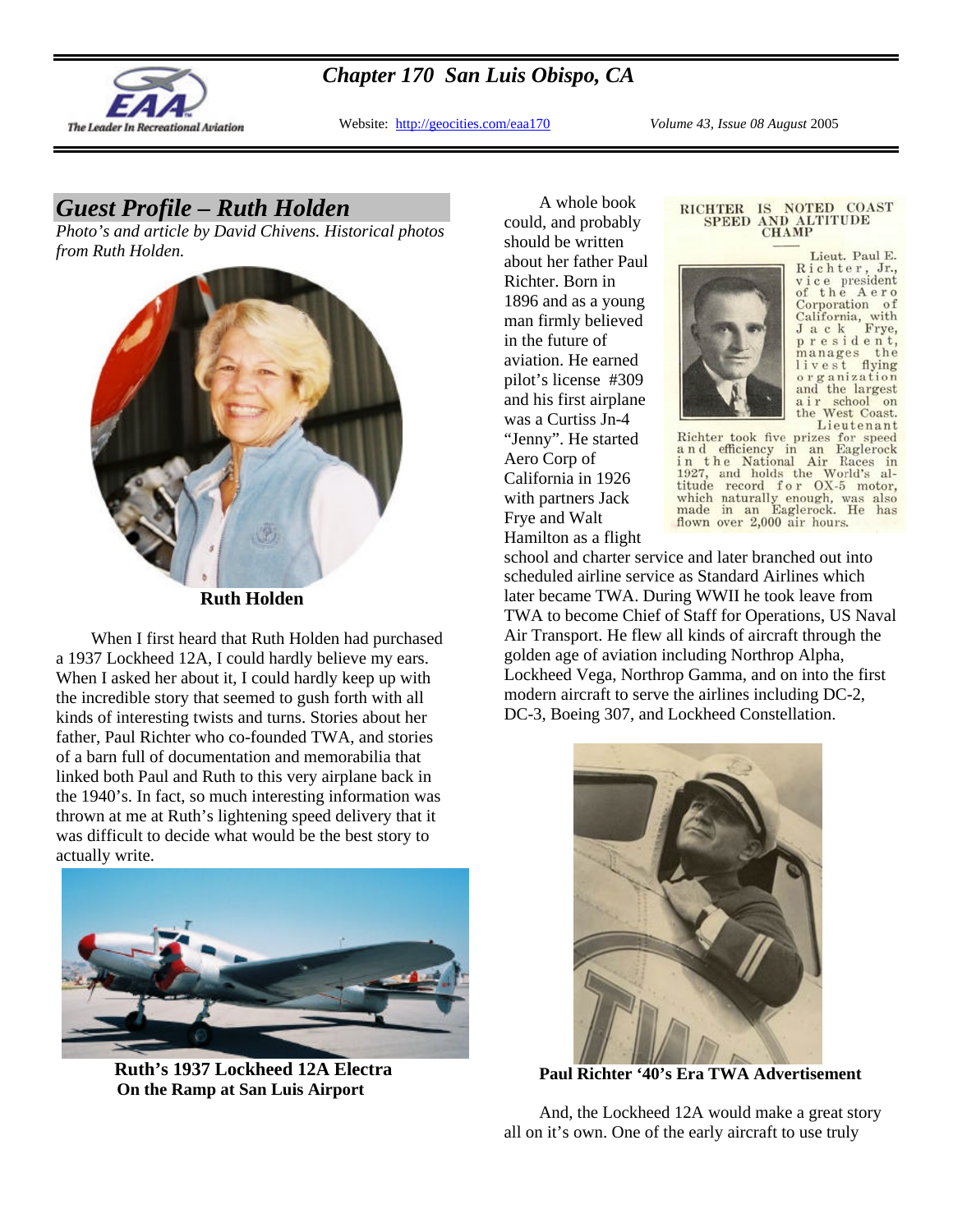### *EAA Chapter 170 San Luis Obispo, CA*

modern design and construction methods with a fully monocoque aluminum structure, retractable landing gear, electric flaps, and fully cowled engines. This is the same model as used by Amelia Airhart in her attempted around the world flight. This particular aircraft, N18137, was built in 1937 by Lockheed in Burbank and purchased by TWA in 1940. It was used by TWA for various purposes including high altitude research, development of de-icing equipment, anti static devices and executive transport. Flown frequently by Paul Richter. Richter's logbook entries show flights to transport movie stars, congressmen, aircraft company executives, and his daughter Ruth.

Ruth Holden is quit a story as well. Daughter of Paul Richter, raised in the crucible of aviation, flight attendant for TWA, local pilot and owner of a very nice Piper Warrior, active member of 99's.

Or perhaps it's the melding of all three. A story of how Ruth and the airplane found each other to bring history full circle. A story of how the airplane brings to life the boxes of memorabilia left by her father, and the story of how this indomitable woman has found the courage to buy and operate a 68 year old 10,000 lb gross weight twin-engined aircraft of this magnitude.

This story starts when Ruth was a child. Most young children don't realize how their parents fit into the world. To Ruth, Paul Richter was a great and loving father who died prematurely when she was 14 years old. It is only as an adult that she can appreciate the giant that this man was in the aviation world. He lived in a time when aircraft grew from cantankerous bits of cloth and wood barely able to traverse a few hundred feet to the advent of scheduled and comfortable intercontinental flights. He was instrumental in building an industry and setting the high standards that have since become regulated procedures. He flew the planes, checked the pilots, and visualized the future of aviation. When he died at the age of 53, he had lived life more fully than most who would live to be twice his age.

It has been difficult for Ruth to know what to make of this legacy. The boxes of old correspondence, TWA advertisements, logbooks, awards and other memorabilia are overwhelming. What does one do to preserve these things and the memory of the man?

A series of coincidences started with the creation of a web page to honor her father:

paulrichtertwalegend.com. Ruth was subsequently contacted on the website by the owner of an old Lockheed 12A that had been previously owned by TWA. The owner wanted to document some of the aircraft history in order to promote the sale of the

aircraft. Ruth and her daughter, Sue, started going through the old documents to see what they could find, and what they found astounded them. Not only was the aircraft owned by TWA from 1940 to 1945, but was flown frequently by her father. Ruth had even ridden in the plane as a child. So when she found herself digging through the history of this airplane, she asked herself, "Why am I helping sell this airplane to someone else?" The airplane is part of her heritage and she decided to buy it herself and bring it home.

While the Piper Warrior is a great airplane to fly, it had not really prepared her for handling this heavy taildragger sporting two big Pratt and Whitney R-985 radial engines. So she enlisted the help of friend Curt "Rocky" Walters to go down to Georgia to take delivery of her new acquisition. Rocky has been flying for American Eagle for 17 years, but even that experience does not totally prepare one for the Lockheed. A check pilot was enlisted to fly part way with them to be sure Rocky learned the nuances of this old bird.



 **Curt "Rocky" Walters**

And how does the Lockheed fly? Rocky says that it is an absolute delight to fly----very stable and predictable with nice control feel. Landing is a bit different than the commuter craft of his day job, as the big taildragger likes to come in at about 85 kts on final, slowing to 75 kts at touchdown on the mains, holding a little forward pressure until the tail drops. The Lockheed has large electrically operated flaps of a "split" design